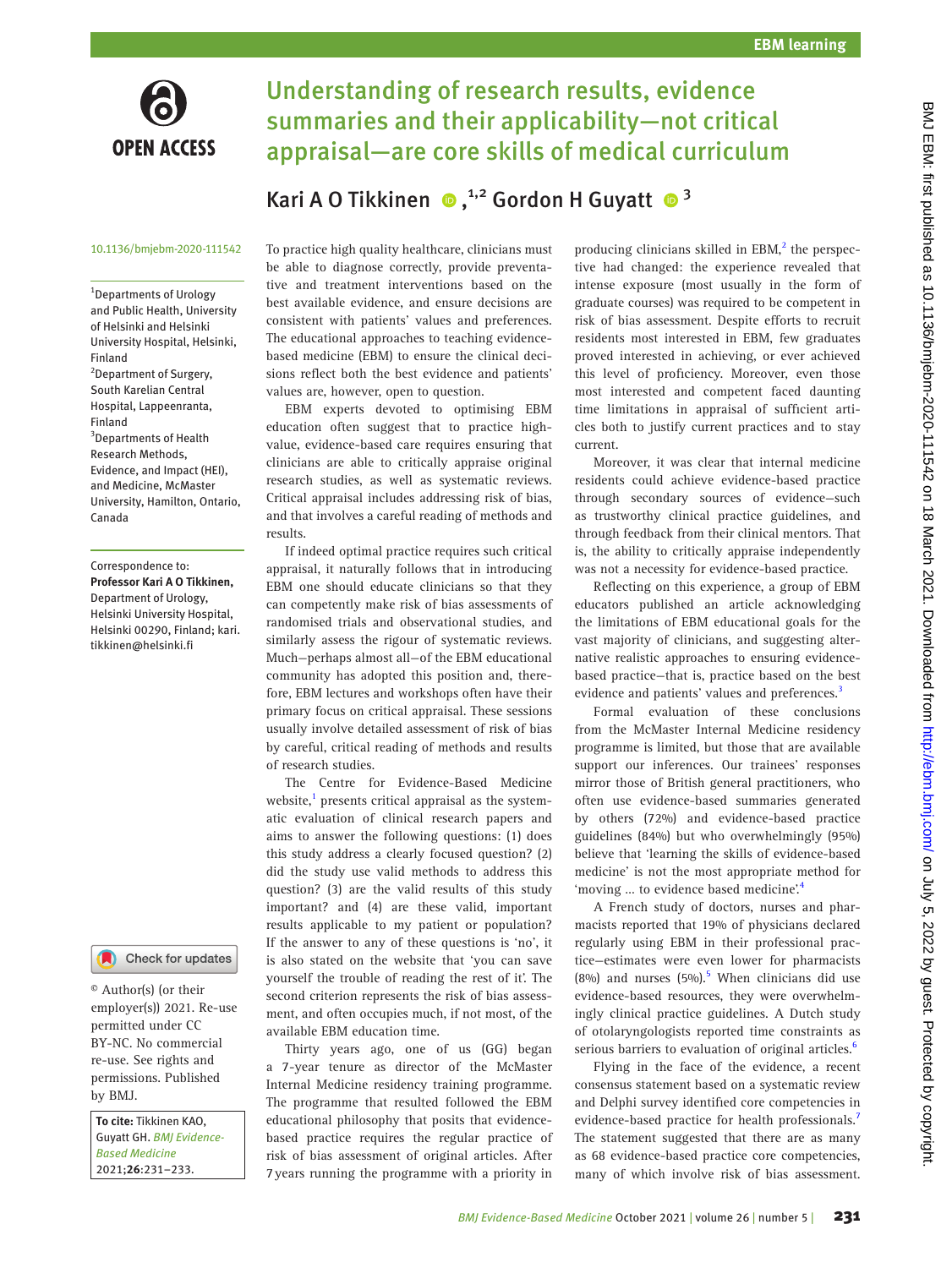This article has considerable merit—one of us is co-author—but the overemphasis on critical appraisal remains.

In summary, the notion that most clinicians emerging from professional training will regularly evaluate the risk of bias in methods and results of primary studies is deluded. Most will be uninterested in acquiring the sophisticated skills that such appraisal requires; most of those who are interested will never make obtaining the training to acquire these skills a sufficient priority; and those who do obtain the training and skills will often not have the time to apply them. Moreover, the most skilled will also be best at what all clinicians aiming at evidence-based practice will require: identifying secondary sources that include evaluation of the quality of evidence underlying research results.

What then are the appropriate goals of health professional education that will eventually result in optimal evidence-based practice? First, clinicians must understand the notion that evidence comes with a gradient of trustworthiness, and that well-developed methods of differentiating the more or less trustworthy are available. This is the reason that we should not drop risk of bias assessment from the curriculum: trainees must understand—transiently—randomised controlled trial issues such as concealment, blinding, loss to follow-up and intention to treat and observational study issues such as adjusted analysis. Having understood them at the time, the process of risk of bias assessment will no longer appear as a black box. In later years, they will be able to accept risk of bias judgments of those trained to make them, knowing that there exists a well-developed rationale for their application.

Second, we must teach trainees how to identify secondary sources of trustworthy information. Systematic reviews constitute one source, but clinical practice guidelines will provide the most efficient and useful guidance. More and more, specialty societies provide trustworthy evidence-based guidelines, electronic resources, such as UpToDate and Dynamed, provide whole repositories of largely trustworthy evidence summaries and guidelines, and new resources, such as BMJ Rapid Recommendations, are becoming increasingly available.<sup>[8](#page-2-7)</sup>

Third, when EBM educators convey the notion of trustworthy evidence, risk of bias assessment of individual studies should not be the primary focus. Because clinicians will appropriately look to summaries of bodies of evidence in systematic reviews and guidelines, they must develop a basic understanding of the issues that bear on their quality/certainty/trustworthiness. These include study design (randomised trials vs observational studies) and issues not only of risk of bias, but precision, consistency, directness and magnitude of effect.<sup>[9](#page-2-8)</sup>

Fourth, and perhaps most important, trainees need to understand that evidence is never sufficient to guide clinical practice: patients' values and preferences are always crucial. Many, likely the majority, of important clinical decisions are value and preference dependent: the right choice for one individual will be the wrong choice for another.

Thus, shared decision-making is crucial for evidence-based practice. To engage in shared decision-making clinicians must understand the magnitude of benefits, harms and burdens associated with alternative management options—along with the quality of the evidence—and be able to discuss these with patients. To do so, they need a deep understanding of certain EBM basics: what is a relative effect, an absolute effect and how they are related. They need to recognise when (absolute) effects are trivial, small, moderate or large, and understand that absolute effects are far more important to patients than relative effects.

Do clinicians in training currently have a sufficient understanding of systematic review results? Unfortunately not. A multinational survey of more than 600 staff and trainees (response rate 87%) in internal medicine and family medicine programmes in Canada, Spain, USA, Finland, Chile, Norway, Lebanon and Switzerland explored clinicians' understanding and perceptions of usefulness of six statistical formats for presenting continuous outcomes from meta-analyses (standardised mean difference, minimal important difference units, mean difference in natural units, ratio of means, relative risk and risk difference).<sup>[10](#page-2-9)</sup>

Although clinicians best understood the dichotomous presentations of continuous outcomes (relative and absolute effects) and perceived them to be the most useful, none of the presentation formats were well understood or perceived as extremely useful. One remedy for this situation may be to improve presentation by using plain language<sup>[11–13](#page-2-10)</sup> and effective visual presentation.<sup>8</sup> <sup>13</sup> <sup>14</sup> To conduct optimal shared decision-making, however, our numerically challenged young healthcare practitioners must still understand what a relative risk reduction of 25% means, and whether in context it implies a reduction from 4% to 3% or from 40% to 30%. Hence, our educational time should be spent much less on risk of bias in individual studies, and less—depending on how much time we are spending on it now—on quality of a body of evidence, and much more on understanding results.

In summary, if by a core skill we mean one that they must ultimately apply in their clinical practice, risk of bias assessment is not a core skill for clinicians. EBM educators should spend more time and emphasis, relative to risk of bias in primary studies, on quality/certainty of bodies of evidence, and much more time and emphasis on understanding of magnitude of effect and applicability of results.

**Twitter** Kari A O Tikkinen [@KariTikkinen](https://twitter.com/KariTikkinen) and Gordon H Guyatt [@EBCPMcMaster](https://twitter.com/EBCPMcMaster)

**Contributors** KAOT and GG conceived, drafted, revised and approved this article.

**Funding** Tikkinen is supported by the Academy of Finland (309387), Competitive Research Funding of the Helsinki and Uusimaa Hospital District (TYH2019321; TYH2020248) and Sigrid Jusélius Foundation. The sponsors had no role in the analysis and interpretation of the data or the manuscript preparation, review or approval.

**Competing interests** GG consultant for UpToDate.

**Patient consent for publication** Not required.

**Provenance and peer review** Not commissioned; externally peer reviewed.

**Open access** This is an open access article distributed in accordance with the Creative Commons Attribution Non Commercial (CC BY-NC 4.0) license, which permits others to distribute, remix, adapt, build upon this work noncommercially, and license their derivative works on different terms, provided the original work is properly cited, appropriate credit is given, any changes made indicated, and the use is non-commercial. See: [http://creativecommons.org/licenses/by](http://creativecommons.org/licenses/by-nc/4.0/)[nc/4.0/](http://creativecommons.org/licenses/by-nc/4.0/).

#### **ORCID iDs**

Kari A O Tikkinen<http://orcid.org/0000-0002-1389-8214> Gordon H Guyatt <http://orcid.org/0000-0003-2352-5718>